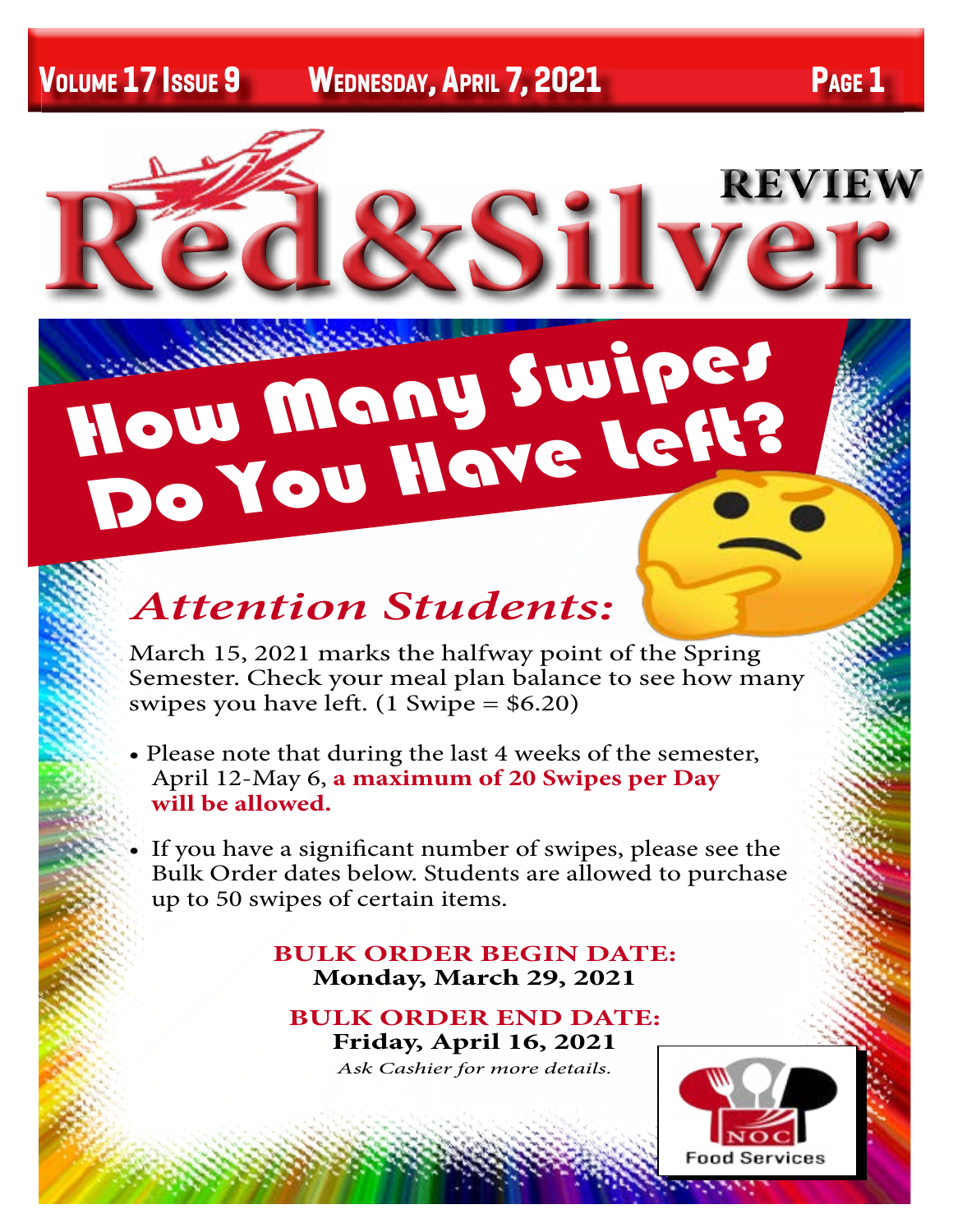**The Red & Silver Review Published on Wednesdays during the fall and spring semesters by:**

> **Northern Oklahoma College 110 South University P.O Box 2300 Enid, OK 73702**

**Red & Silver Review's publish dates: Sept. 4, Sept. 25, Oct. 16, Nov. 6, Dec. 4, Jan. 22, Feb. 12, March 4, April 1 and April 22 Story and/or photo submissions should be sent at least eight days prior to the publish date.**

**All submissions must be signed and are subject to approval by The Review prior to publication and may be edited for libel, errors, and available space.**

**Submissons may be brought to Marshall 205C or emailed to RedandSilverReview@noc.edu**

> **Editor: Carla Diaz**

**Contributing Editor: Scott Cloud**

**Writers:**

**Photograhers: John Pickard**

**Member: Oklahoma Collegiate Press Oklahoma Press Association**

# $\triangleleft$  6:49 AM NOC 4  $\mathbf{F}$ www.noc.edu G **CONNECT** NOC **WITH NORTHERN** /northernoklahomacollege o /northernoklahomacollege  $AN$ <sub>C</sub> G  $/N$   $0$   $C$ 0 www.noc.edu

### **Wednesday, April 7, 2021 Page 2 Wednesday, April 7, 2021 Page 3**



### **CRRSAA Higher Education Emergency Relief Fund (HEERFII)**

These funds are similar to the CARES Act funds that were

ond round of stimulus funding of \$985,509 from the Coronavirus Relief and Response Supplemental Appropriations Act (CRRSAA) to award as financial aid grants to students and help support our students' needs and challenges due to the coronavirus pandemic. distributed by the college last year. The funds will continue to support any component of the students' cost of attendance or for emergency costs that arising due to COVID, such as tuition, food, housing, course materials, technology, health care (including mental health) and child care. propriations ACT (CRRSAA) was passed by Congress and signed into law December 27, 2020 to provide economic relief from COVID. The grant funds are from the U.S. Department of Education Higher Education Emergency Relief Fund II (HEERF II). The funds were established to prioritize students with the greatest financial need. Most NOC Students who are enrolled for Spring 2021 as of March 22, 2021 will be eligible for a portion of the CRRSAA funds under the HEERF II. CRRSAA emergency assistance funding is federal grant assistance that does not need to be repaid. Eligible students will receive an email regarding the CRR-SA Funds. Additional information including date of disbursement will be made available soon. CRRSAA requires institutions to prioritize grants to students with exceptional financial need. Therefore, Pell eligible students will receive \$60 per credit hour based upon their enrollment as of March 22, 2021. Non-Pell eligible students will receive \$50 per credit hour based upon the same census date above.

 *(April 2, 2021)* Northern Oklahoma College received a sec- The Coronavirus Response & Relief Supplemental Ap-Concurrent students · NOC/OSU Gateway Program students billed by OSU Attention NOC Students: You will have the option to apply CRRSAA grant funds to your account balance by clicking this link: [NOC Student Financial Aid System](https://financialaid.noc.edu/netpartnerstudent/logon.aspx) . You will need to login using your online financial aid credentials and answer accept or decline to the CRRSAA question by **April**  $5<sup>th</sup>$ . If you do not wish to ap*ply funds to your students account balance, then you will not need to take any action.*  If you have not designated your refund option, please go to MyNOC, then under the Students tab, click Billing. The direct deposit designation is in the middle of the page. Instructions for the direct deposit designation and financial aid login instructions are attached to this email. Please have this completed before midnight on April  $9<sup>th</sup>$ . With questions or for more information about the NOC CRRSAA Funds, please contact the NOC Financial Aid office at [financial.aid@noc.edu.](mailto:financial.aid@noc.edu) Northern Oklahoma College, the state's first public community college, is a multi-campus, land-grant institution that provides high quality, accessible, and affordable educational opportunities and services which create life-changing experiences and develop students as effective learners and leaders within their communities in a connected, ever changing world. NOC, a public two-year community college, serves nearly 5,000 students on the home campus in Tonkawa, branch in Enid, NOC/OSU Gateway Program in Stillwater, online, and the University Center in Ponca City. Of these students about 60% receive financial aid and/or scholarships. Over

 Students in the following categories will not be eligible to receive CRRSAA funding:

- DACA students
- Undocumented students
- International students

 According to the U.S. Department of Education, qualified students must have filled out a Free Application for Federal Student Aid, or FAFSA, last year. The criteria to participate in programs under Section 484 of the HEA include but are not limited to the following: U.S. citizenship or eligible noncitizen; a valid Social Security number; registration with Selective Service (if the student is male); and a high school diploma, GED, or completion of high school in an approved homeschool setting. 80% of NOC students complete their degree with zero debt. NOC is accredited by the Higher Learning Commission and offers associate degrees in three general areas: Arts, Science and Applied Science. The associate degree fulfills lower-division course work which is applicable towards a bachelor's degree. Call (580) 628-6200 for more information about Northern Oklahoma College or visit [www.noc.edu](http://www.noc.edu) .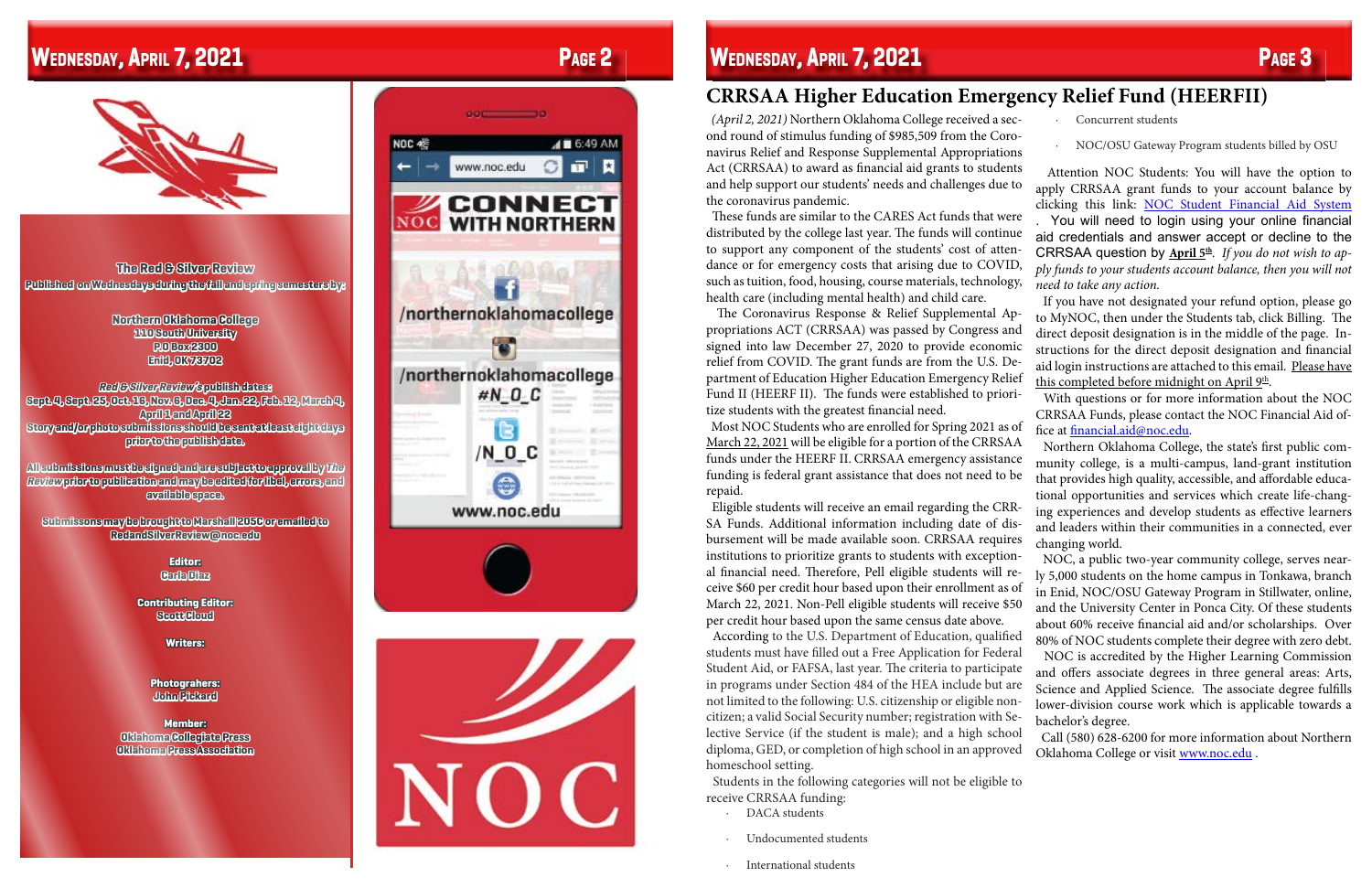**Northern Oklahoma College-Enid, Stillwater, Tonkawa Spring 2021 Final Examination Schedule**

|                                       |                       | <b>Time of the Examination</b>  |                            |                              |                     |                     |                                                             |
|---------------------------------------|-----------------------|---------------------------------|----------------------------|------------------------------|---------------------|---------------------|-------------------------------------------------------------|
| <b>DAY OF</b><br><b>EXAM</b>          | 8:00-9:50 am          | 10:00-11:50<br>am               | 12:00-1:50 pm 2:00-3:50 pm |                              |                     |                     | 4:00-5:50pm 6:00-7:50pm Evening Classes<br>$(8:00-9:50$ pm) |
| <b>Monday</b><br>May 3rd              | 8:30<br><b>MWF/MW</b> | 11:30<br>MWF/MW/M               | 1:30<br><b>MWF/MW</b>      | 2:30<br><b>MWF/MW</b>        | <b>OPEN</b>         | <b>OPEN</b>         | 7:00<br>М                                                   |
| <b>Tuesday</b><br>May 4 <sup>th</sup> | 8/8:30<br><b>TR</b>   | 10:30<br>TR/T                   | <b>OPEN</b>                | 1:30/2<br>TR/T               | 4/4:30<br><b>TR</b> | 5:30 TR<br>6:00 R   | 7:00<br>T/TR                                                |
| Wednesday<br>May 5 <sup>th</sup>      | 9:30<br><b>MWF/MW</b> | 12:30<br>MWF/<br><b>MW/MTWR</b> | 10:30<br>MWF/MW/<br>M/W    | 3:30<br>MWF/<br><b>MW/MF</b> | 4/4:30<br>MWF/M/WF  | 5:30/6/6:30<br>MW/M | 7:00<br>W                                                   |
| <b>Thursday</b><br>May 6th            | 9<br>TR/T             | 12:30<br><b>TR</b>              | 8:30<br>$\mathbf R$        | 3:30<br><b>TR</b>            | <b>OPEN</b>         | <b>OPEN</b>         | 7:00<br>R.                                                  |
| <b>Friday</b><br>May 7 <sup>th</sup>  | <b>NO FINAL EXAMS</b> |                                 |                            |                              |                     |                     |                                                             |

**Location:** Exams will be in the regular place of meeting unless otherwise stated by the instructor. **Exceptions** to this schedule may be requested by the instructor.

**Early evening and Night Classes:** Exams for these classes will be held during the final exam week on the day of the week of their regular meeting. See instructor for any changes

**Final Exam Overload:** If a student has three or more final exams in one day, the student can request rescheduling. See instructor for more information.

**Conflicts** will be resolved on the basis of 1. Credit hours in the course, with the course carrying the most credit hours taking precedence. 2. Time of first class meeting in the week (as printed on the student's class schedule), with the class meeting first taking precedence.

**\*OSU Students enrolled in NSCI 2114 or PHYS 1214 have common finals during this time. Students should work with NOC instructors to identify an alternate testing time if an overlap occurs.**

 Author and motivational speaker Willie Spears spoke to Northern Oklahoma College students at both Enid and Tonkawa on Wednesday.

 Spears had a simple message to NOC students by using NOC as an acronym for "Navigating Obstacle Courses."

 He explained that obstacles are part of life and have to be navigated.

 He talked about his son who at age four was tested for cancer (did not test positive) or his daughter who was diagnosed as a Type 1 Diabetic.

 "Those are things you don't plan for," he said. "But they are things that you have to navigate and things that are part of life. The important thing is to plan for what you can." Spears gave some advice to students.

 "Listen to old people," he said. "They are trying to help." "Why would you listen to someone that's 18 years old over

 "Time flies," he said. "It seems like yesterday that I was where you are, in college, thinking about tonight or this weekend. Time goes fast so make sure you have a plan so that 20 years from now, you are living the plans you made. You don't want to look back and say what you should have done. Do it now."

your mom who is 48?" he said. "They have already made it through what you are going through. Listen to them, they can help you avoid the same mistakes they made at your age." He also encouraged students to take advantage of the time they have. **Author and motivational speaker Willie Spears spoke at NOC Enid and NOC Tonkawa on Wednesday, March 24. Spears was a student of NOC President Dr. Cheryl Evans when she was an instructor at Northwestern Oklahoma State University. (photo by John Pickard/Northern Oklahoma College)**

 "Every decision you make today affects your future," he As an ordained minister, Spears speaks to churches, youth groups, prison inmates, schools, teachers, teams, companies and individuals through his business, The Willie Spears Experience.

Spears is a professional speaker, teacher, author, former

 He also told NOC students to "Begin with the end in mind." said. "I am already thinking of when I am 70 years old. I want to be able to play with my grandkids when I am 70 so I take care of myself so that I'll be able to be a part of their lives. I love ice cream but I know I can't eat it every day and be healthy when I am 70." Spears told students that their lives are like a movie. Spears has spoken to audiences in 11 states and Canada. Originally from Florida, Spears attended Northwestern Oklahoma State University in Alva where he was a wide receiver on the 1999 NAIA National Championship Team.

**HERN NORTHERN NORTHERN**  $\overline{NOC}$ 

### *The Willie Spears Experience*

 "Your life is literally a movie," he said. "You are the director, producer, writer, and lead actor so write your own ticket. You are in control of your actions and the actions you take today are going to affect everything in your future." He also told students to not be afraid to put the work in Spears spoke at the Renfro Center in Tonkawa and the Gantz Center in Enid. Spears was introduced by NOC President Dr. Cheryl Evans. Spears was a student of Dr. Evans when she was an instructor at Northwestern Oklahoma State University.

athletic director of three schools, head football coach, a syndicated radio personality and columnist featured around the country.

 His Motivational Minute is a Public Service Announcement that airs on a number of radio stations.

saying that "hard work is the ingredient." "All the top people in their professions have put the work More information about The Willie Spears Experience may be found at williespears.com .

in," he said. "Successful people are not lucky, they have worked hard to get where they are at." The event was funded by the Northern Oklahoma College Foundation through a Presidential Partner Grant.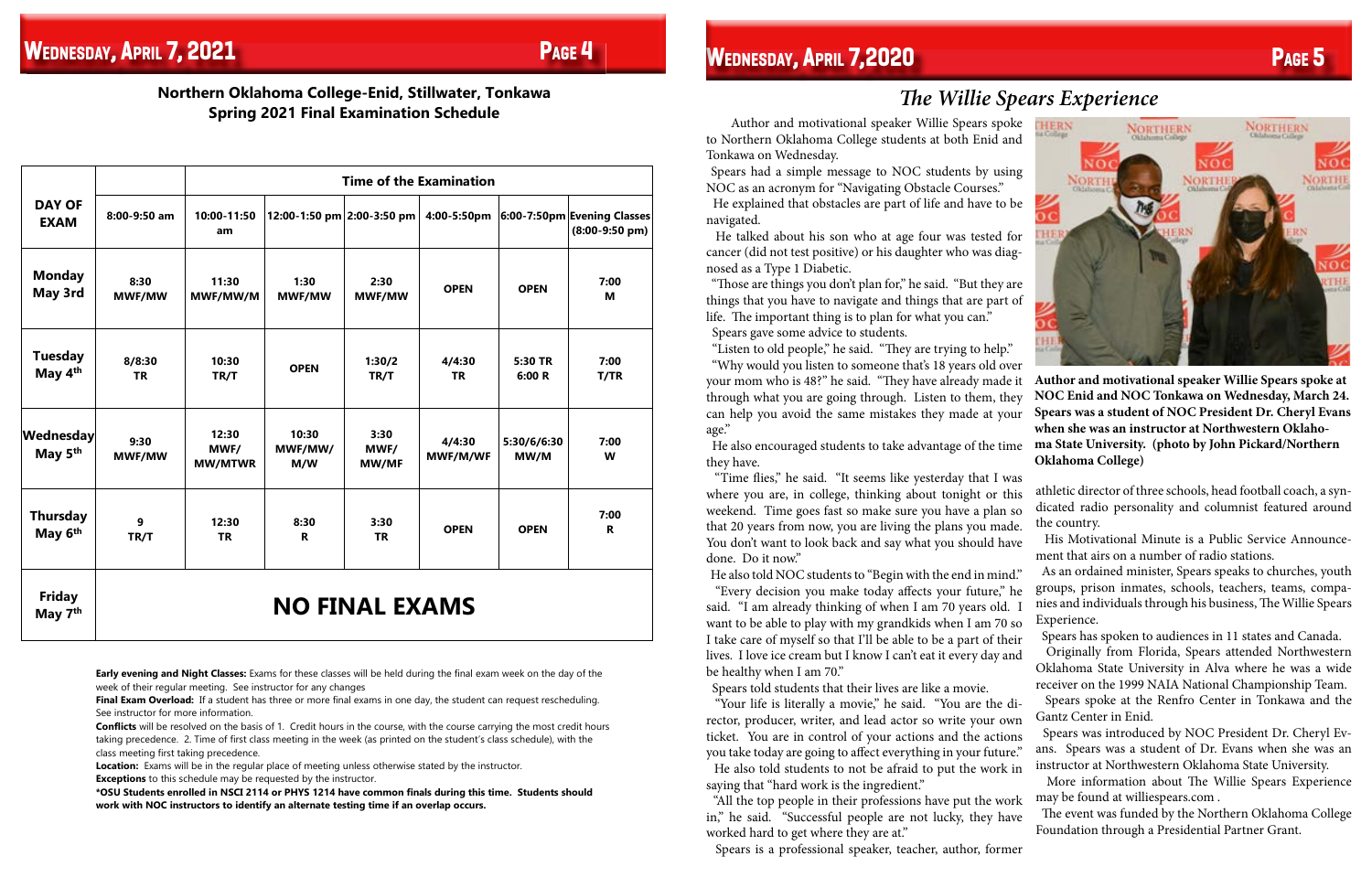### **Wednesday, April 7, 2021 Page 6 Wednesday, April 7, 2021 Page 7**

 Five Northern Oklahoma College alumni were inducted View United Methodist church where he serves as a cominto the NOC Distinguished Hall of Fame last Saturday evening in the Renfro Center at NOC Tonkawa.

 Inductees from 2020 include Risha Grant, Marta Sullivan, and Jon Kissinger joined 2021 inductees Evelyn Coyle and Dr. Justin Funk.

 Nominations for the Distinguished Alumni were received from alumni, employees, and area community members. A selection committee chose these distinguished alumni based on the following criteria: Contributions of service to NOC, community involvement, leadership positions, citations and awards, and education.

This is the  $20<sup>th</sup>$  year of the Distinguished Hall of Fame which now includes 50 alums. The oldest of the 50 distinguished alums is from the Class of 1908, the youngest from the Class of 2008 (Dr. Justin Funk) and is the first to have an NOC Enid graduate.

 Framed photos are placed in the distinguished alumni hall of fame located in the Vineyard Library Administration Building at NOC Tonkawa.

### **Evelyn Coyle**

 Evelyn (Scoles) Coyle graduated from Northern Oklahoma Junior College (currently Northern Oklahoma College Tonkawa) in 1951. A native of Tonkawa, Coyle then attended Oklahoma A&M (now Oklahoma State University) graduating in 1953.

 Evelyn has been a longtime member of the Daughters of the American Revolution; Chapter FC, PEO, Delphi Study Tonkawa United Methodist Church.

 Evelyn has volunteered with the Tonkawa Historical Society, American Red Cross, Board for Directors for the Salvation Army, a member of the Kay County War Memorial committee, University Center Foundation Advisory Board, Pioneer Woman Museum Advisory Board and the Via Christi Village Advisory board.

### **Dr. Justin Funk**

 Dr. Justin Funk received his Associate of Science in Business Administration from Northern Oklahoma College in 2005. After NOC, Funk attended Oklahoma City University and then studied Optometry at Northeastern State University in Tahlequah, Oklahoma, where he graduated Summa Cum Laude in 2011.

 Funk played baseball at NOC Enid for coach Raydon Leaton starting two years at shortstop for the Jets. He was named the 2005 Male Athlete of the Year.

 Justin and his wife, Mara, are active boosters of the NOC Jets baseball and basketball teams. They attend Willow

mittee leader.

### **Jon Kissinger**

 Jonathon Kissinger graduated with an Associate of Science degree in 2002 from Northern Oklahoma College Enid. He then graduated from William Woods University in 2005 with a Bachelor's degree in legal studies and political science. Jonathan then returned to NOC Enid as an assistant coach for two years while pursuing a Master's degree at Northwestern Oklahoma State University.

Club, American Legion Auxiliary, and member of the on an orthopedic post-op unit at Stillwater Medical Center. Her career as a Registered Nurse began as a staff nurse She then transferred to St. Joseph Regional Medical Center in Ponca City, where she worked on the Medical/Surgical floor and in the Emergency Room where she obtained certification in Acute Cardiac Life Support, Trauma Nurse Core Courses, and Pediatric Advanced Life Support.

 After two years of coaching and seven years in the sporting goods business, he took a position with the Herff Jones company where he specializes in graduation products, class rings and championship rings.

 He is a proud NOC Enid Jets alum and has donated not only his time and talent to the program, but he and his wife were also donors to the turf project at NOC Enid Failing Field. He also assists with the NJCAA National Baseball Tournament each year.

 Jonathan is the first NOC Enid graduate to be inducted into the Hall of Fame.

### **Marta Sullivan**

 In 1996, Marta Sullivan graduated with an Associate Degree of Science from the Northern Oklahoma College Nursing Program 27-years after graduating from Oklahoma State University with a Bachelor of Science in Medical Technology in 1969.

### **Risha Grant**

 Risha Grant graduated from Northern Oklahoma College with an Associate of Arts Mass Communication Degree in 1994. She then graduated from Kansas State University with a Broadcast Journalism Degree in 1996.

 Today, Grant is an educational and edgy motivational speaker and author. She is internationally renowned as a diversity, inclusion, and bias expert who has keynoted and trained over 25,000 people. She covers these topics as a community correspondent and host of the Risha Talks series on NBC KJRH TV News 2 for You, through her Tulsa World column, Risha Talks, as a contributor to Black Enterprise Magazine and in her book, That's BS!;

### *Alumni inducted into the NOC Distinguished Hall of Fame*



**2020 Hall of Fame Inductees include Jon Kissinger, Risha Grant, and Marta Sullivan (photo by John Pickard/Northern Oklahoma College)**



**2021 Hall of Fame Inductees include Dr. Justin Funk and Evelyn Coyle. (photo by John Pickard/Northern Oklahoma College)**